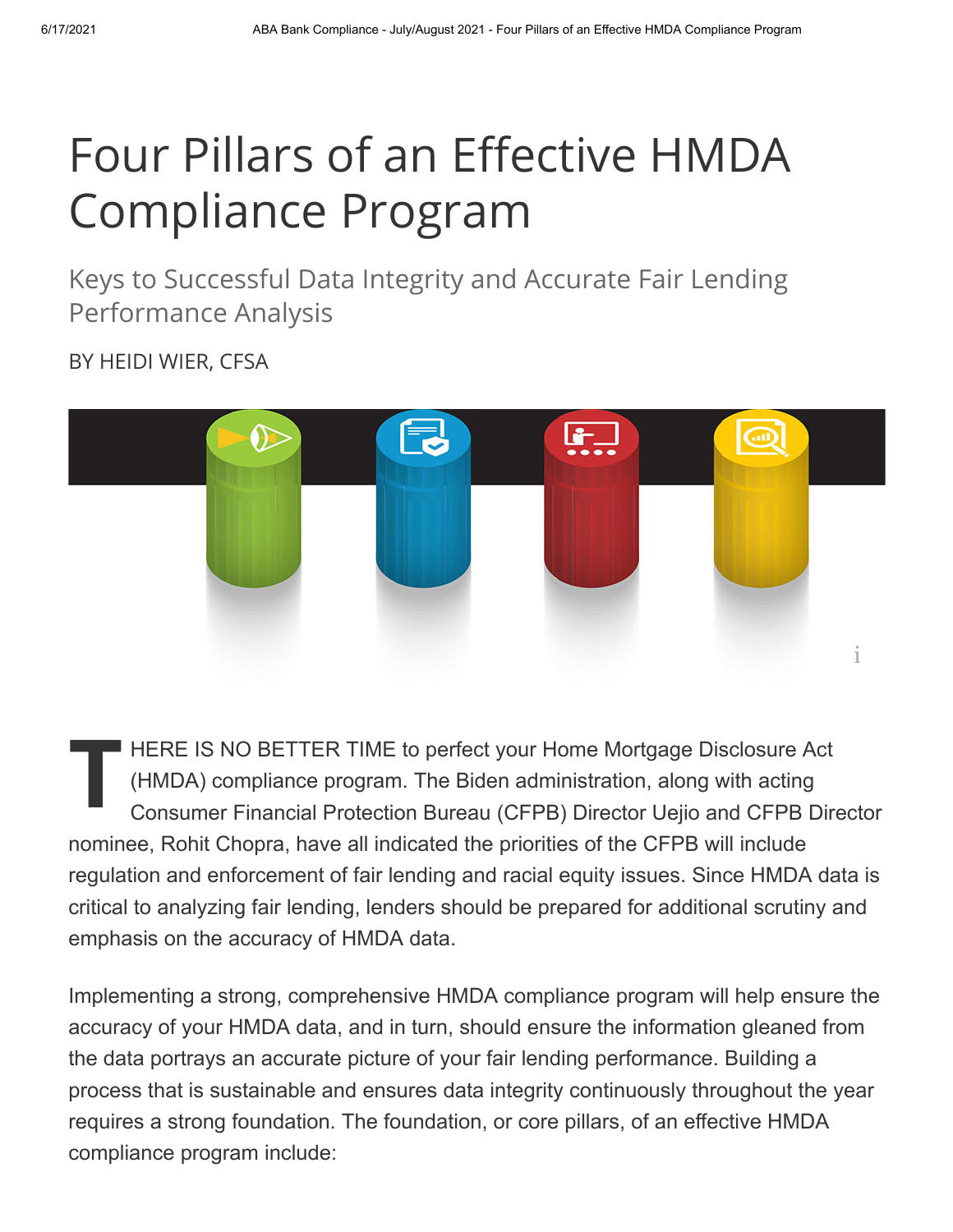- 1. Board and management oversight;
- 2. Policies and procedures;
- 3. Training; and
- 4. Monitoring and reporting.

#### **The First Pillar—Board and Management Oversight**



Similar to an institution's overall compliance management system, the HMDA compliance program requires diligent board and management oversight. The board is ultimately responsible for administering an effective program that ensures accurate HMDA data, and must be kept apprised of the institution's efforts to comply with HMDA and fair lending requirements. In addition to being confident that HMDA data is accurate, the board should understand the institution's story—what the HMDA data reveals about the institution's lending patterns and fair lending performance.

#### **The Second Pillar—Policies and Procedures**



Robust policies and procedures are the second pillar of a strong HMDA compliance program and should provide the guiding principles and detailed guidance for the institution. Procedures should provide direction on how to perform day-to-day HMDA related activities, starting with defining a HMDA reportable application all the way through the Loan Application Register (LAR) submission process. Procedures should be tailored to individual roles within the institution including loan originators, processors, and compliance personnel. They should also address the different loan products offered, application channels, and application outcomes. While HMDA-related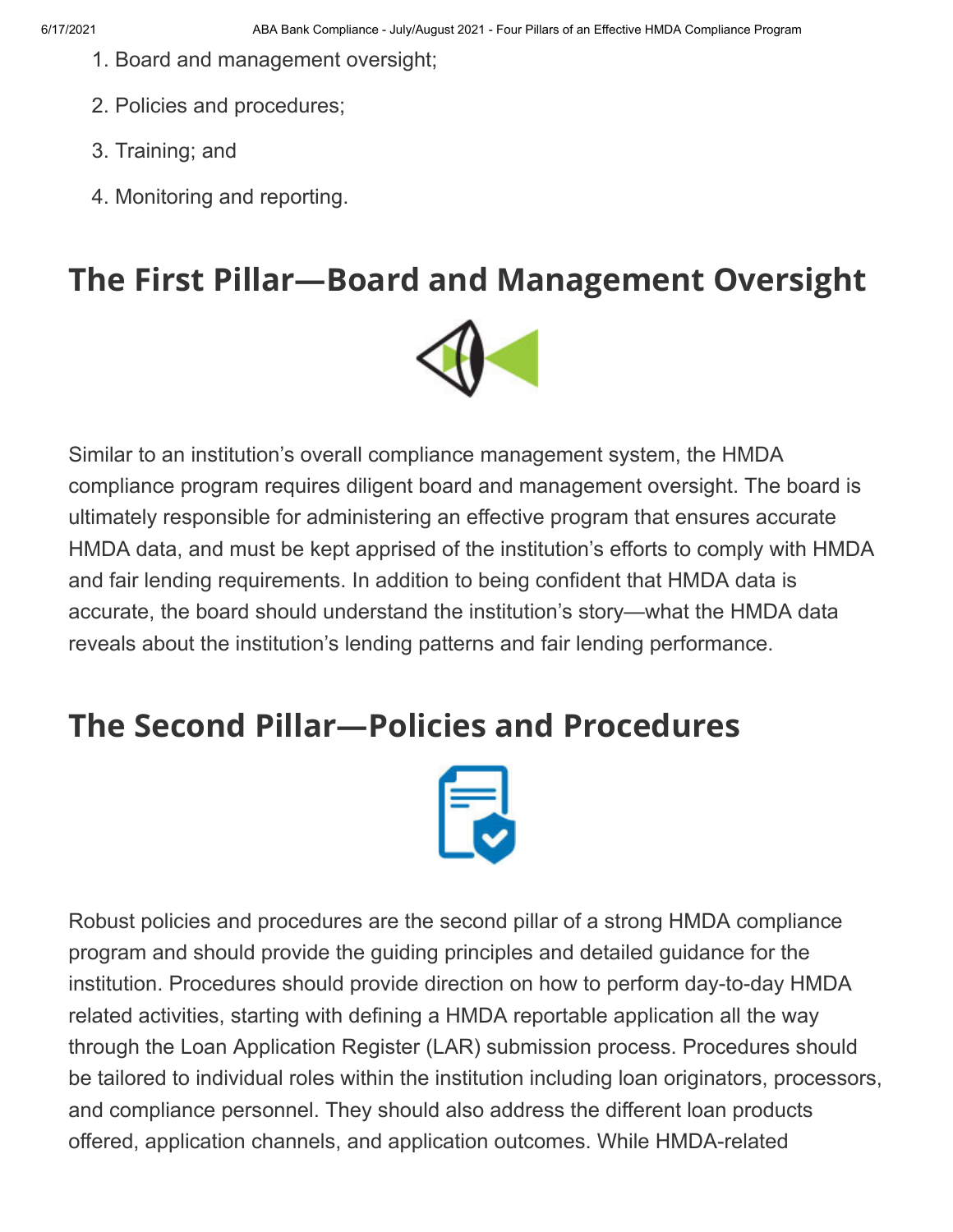procedures should be comprehensive and much broader than what can be covered here, below are a few basic topics that, if addressed in HMDA procedures, can help avoid common HMDA reporting errors.

**▪ HMDA source document.** Develop a document that maps the source of the information used to populate each HMDA data point (e.g., application date, loan type, loan purpose) reported on the LAR. Tailor the document for different loan products, different application channels and different decision outcomes.

For example, one data point is the application date. The source document would list where the application date is found in the institution's system and/or loan file for the various types of applications—online, in-person, and applications received by commercial lenders, if applicable. The source document can be a listing of the data points in one column and the corresponding source of the data in a second column. A simple way to get started creating a source document is to use the CFPB's Regulatory Reporting and Overview Reference Chart that describes each of the HMDA data points and expanding it to include the source of each data point specific to the institution's operations. (See **[files.consumerfinance.gov/f/documents/cfpb\\_2021-reportable](http://files.consumerfinance.gov/f/documents/cfpb_2021-reportable-hmda-data.pdf)hmda-data.pdf**.)

A comprehensive HMDA source document can also help to demonstrate consistency, which is very important in HMDA reporting. It is also a useful training tool to ensure consistency and understanding across the institution.

Implementing a strong, comprehensive HMDA compliance program will help ensure the accuracy of your HMDA data, and in turn, should ensure the information gleaned from the data portrays an accurate picture of your fair lending performance.

**• Preapproval program:** If the institution offers a qualified preapproval program as defined by HMDA, procedures should document (and personnel should understand) what distinguishes a qualified preapproval request from other requests. With the limited supply of houses on the market, homebuyers, home sellers, and realtors are expecting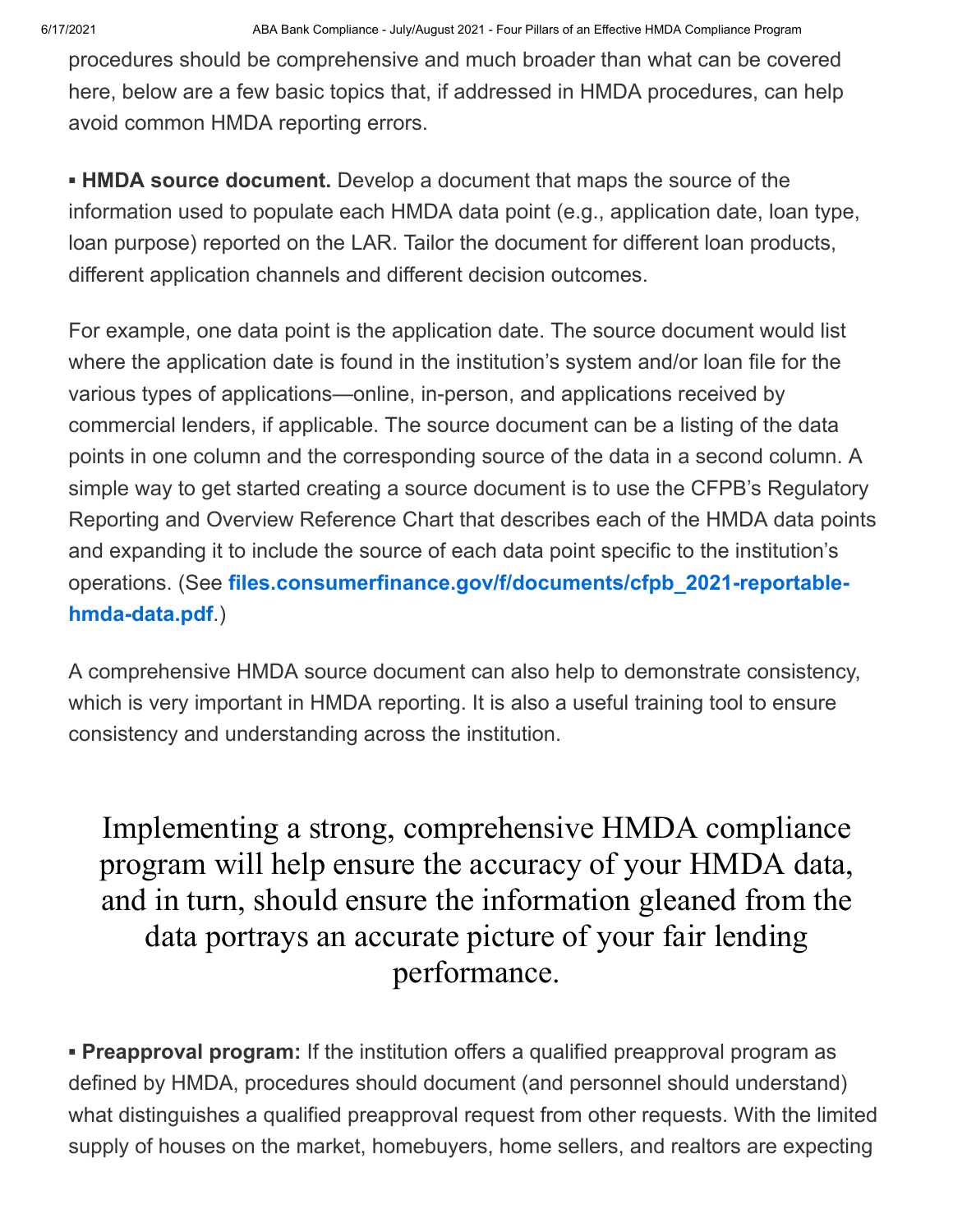a prequalification or preapproval letter to help a potential buyer's chances of getting an accepted offer. Understanding whether the institution offers a qualified preapproval program is essential.

A preapproval program for purposes of HMDA reporting requires the financial institution to conduct a comprehensive analysis of the applicant's creditworthiness, including income verification, and then issue a written commitment for a home purchase loan. The commitment must be valid for a designated time and up to a specified amount, and can be subject only to limited conditions including finding a suitable property and that no material changes in credit worthiness or financial condition occur. There are a few other limited conditions allowed that are not related to financial condition or creditworthiness. (Refer to 12 CFR 1003.2(b)(2); Comment 2(b)-3, for more information.)

If the institution's preapproval program (or equivalent program by any other name) does not meet these specific requirements, then it is not a qualified preapproval program for HMDA purposes and requests should not be reported as such on the LAR. Instead, the institution must determine if the request is a HMDA reportable *application*, or a prequalification request or inquiry that is not reportable, as further discussed below.

**▪ Application or Inquiry.** HMDA defines an application as "an oral or written request for a covered loan that is made in accordance with procedures used by the financial institution for the type of credit requested." Unlike the Real Estate Settlement Procedures Act (RESPA), which specifies six pieces of information that, once obtained, automatically constitutes an application for RESPA purposes, HMDA allows each financial institution discretion in defining an application based on its products and procedures. Institutions should be cautious about defining an application too narrowly, as that could result in inappropriately omitting applications from the LAR.

When determining when an inquiry becomes an application, institutions should consider the customer's perspective and expectations. Does the customer believe they applied for a loan and are they expecting to receive a Loan Estimate (LE) to use for comparison shopping? Does the online application process clearly indicate whether the customer is submitting "an application" or merely an inquiry about the amount of a loan for which they may qualify? Also consider how to address inquiries that result in adverse action and whether those represent HMDA reportable applications. Procedures should provide clear guidance to ensure inquiries and applications are defined, identified, and reported consistently and accurately.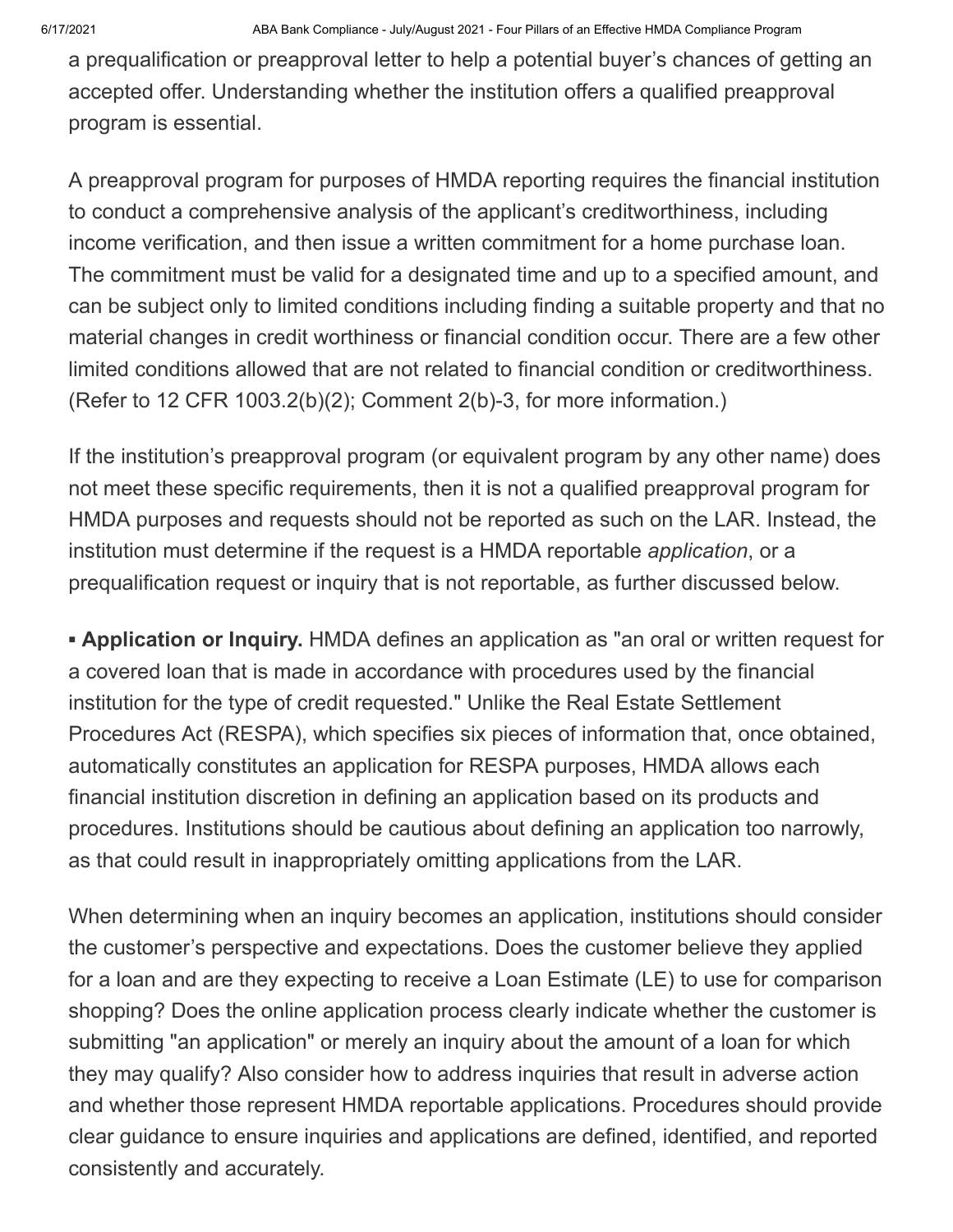**▪ Non-originated loans:** A frequent source of HMDA reporting errors are applications that do not result in an originated loan. Nuances between denied, withdrawn, approved but not accepted, or incomplete applications are often reported incorrectly, and detailed procedures addressing these nuances can minimize these errors. Procedures should clarify that applications are only reported as withdrawn when they are expressly withdrawn by the applicant *before* the financial institution makes a credit decision or *before* the applicant satisfies underwriting or creditworthiness conditions if a conditional approval is provided. The treatment of counteroffers, which generally should be reported as denied applications unless accepted by the applicant, should also be detailed.

### **The Third Pillar—Training**



Personnel involved in the HMDA process should receive periodic training on the technical requirements of collecting HMDA data as well as the institution's specific procedures. Training should be specific to key roles in the HMDA process including loan originators, processors, and compliance personnel. Be sure to train commercial loan originators who make HMDA reportable loans secured by single and multi-family residential dwellings. While senior management and the board may not require detailed HMDA training, they should understand the importance of accurate HMDA data and what the data reveals about the institution's lending. Various sources of training are available including through industry groups, online training services, conferences, and webinars. Training can also include internal staff meetings and team training sessions. For more information on training, see Reimagining Compliance Training Programs: How to Use Your Compliance Training Program to Develop Risk Managers on page 28 of this issue.

## **The Fourth Pillar—Monitoring and Reporting**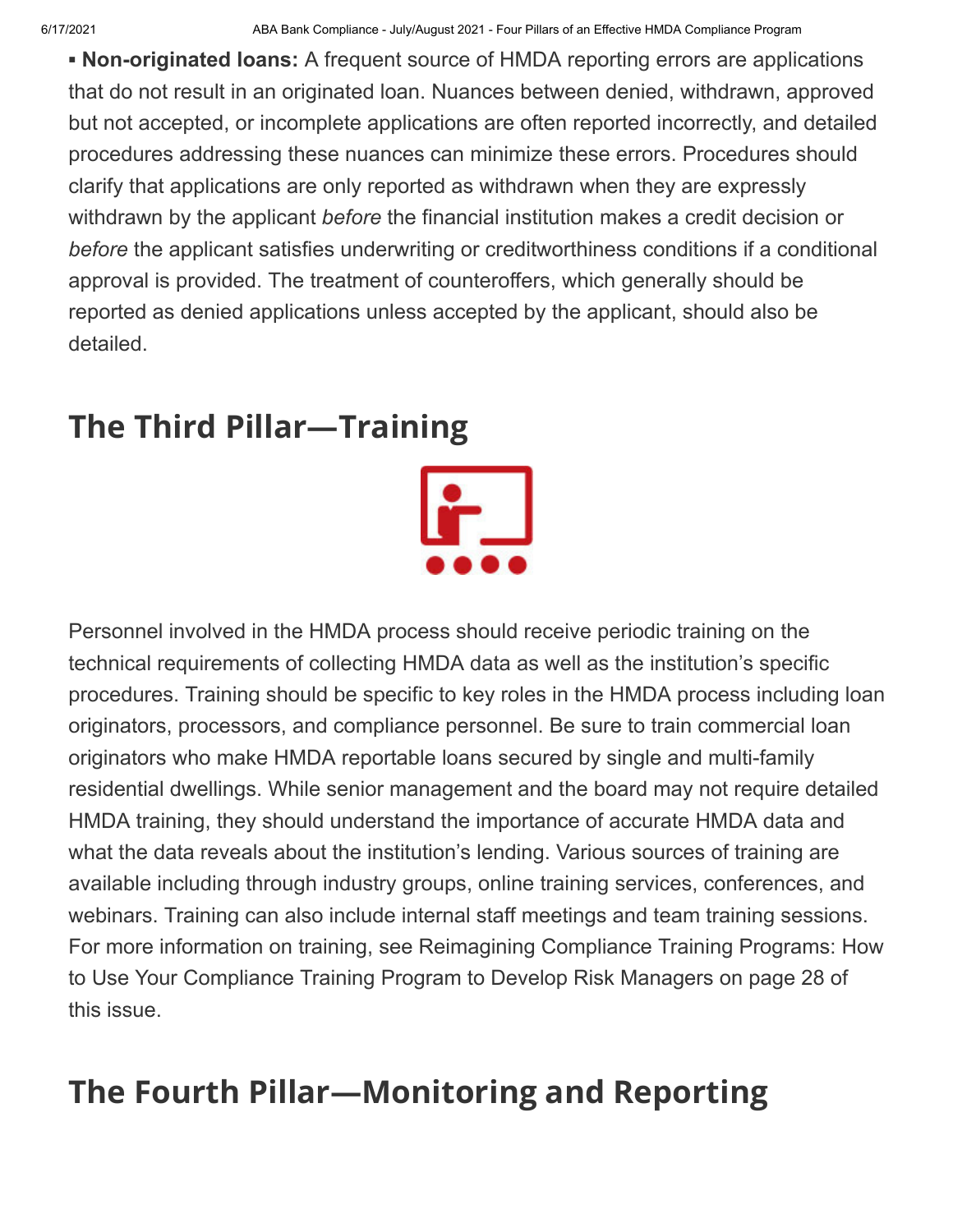

The fourth pillar of an effective HMDA compliance program is periodic monitoring of the accuracy of the HMDA data, and reporting of the findings. Regulators expect the process to be ongoing and sustainable throughout the year, not just a last-minute scrub of the data prior to submitting it. The monitoring process should be documented and include sufficient transactional testing to ensure compliance with regulatory and procedural requirements. When establishing your monitoring process, consider the following:

**▪ Lending Summary.** A good starting point for monitoring HMDA data is creating and assessing a lending summary. A lending summary can provide insights into the accuracy of your data and includes categorizing the data on the LAR for reasonableness, and variances from what was expected. Some items to assess could include:

- Does the total number of loans for the period reviewed make sense compared to the prior month, (or prior quarter or prior year) based on volumes at the institution and in the market as a whole?
- How many preapprovals, approvals, withdrawn, denied, incomplete applications are reported, and do they align with expectations?
- When sorted by monitoring information, such as race and sex, does it reflect the diversity of your market area?

There are numerous ways to categorize and assess your data to determine whether the data aligns with expected results. Investigate and understand unexpected outcomes.

**▪ Reconciliation/Omissions Testing:** To avoid overlooking HMDA applications from the LAR, periodically reconcile the LAR data to loan origination system (LOS) data for the same time-period. This is much easier if HMDA reportable applications are clearly defined and distinguished from inquiries or leads as discussed above. Some differences between the LOS and LAR are expected, including customer inquiries that are recorded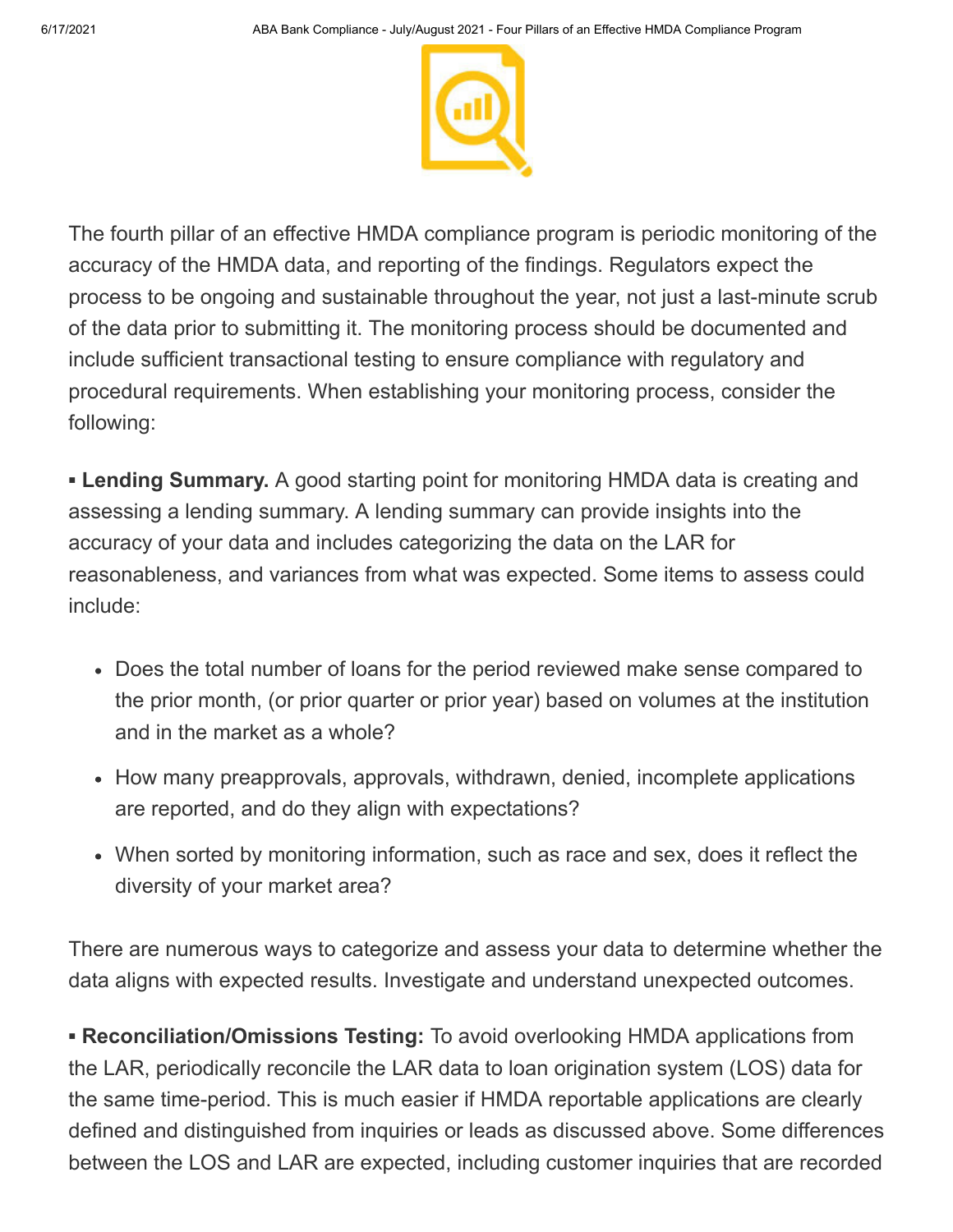6/17/2021 ABA Bank Compliance - July/August 2021 - Four Pillars of an Effective HMDA Compliance Program

on the LOS but are not HMDA reportable, and applications that are still in process. Other differences may represent HMDA errors. Records on the LOS that are not on the LAR may be applications that were incorrectly omitted from the LAR. Records included on the LAR but not on the LOS for the same time-period could be applications that were decisioned in a prior year that should have been reported on the prior year's LAR. If you maintain HMDA reportable applications on more than one LOS (such as home equity lines of credit or commercial loans) be sure to reconcile the data from each applicable system.

#### While HMDA is a data collection regulation and focuses on accurate reporting of HMDA data, the data tells a story about your fair lending efforts.

| <b>Number of items on LAR</b> | <b>Total Sample Size</b> |
|-------------------------------|--------------------------|
| $25 - 50$                     | 30                       |
| $51 - 100$                    | 30                       |
| 101-130                       | 47                       |
| $131 - 190$                   | 56                       |
| 191-500                       | 59                       |
| 501-100,000                   | 79                       |
| $100,001+$                    | 159                      |

**▪ Transaction Testing. Transaction testing should be performed to identify potential weaknesses in HMDA related procedures and errors in the HMDA data. The scope and type of transaction testing should be based on loan volumes, and ideally should include both manual file reviews and systemic data integrity testing.**

**Manual File Review.** Manual file reviews are completed by comparing the information on the LAR to the documentation in the LOS or loan file, such as the application form, transmittal summary, adverse action notice, underwriter or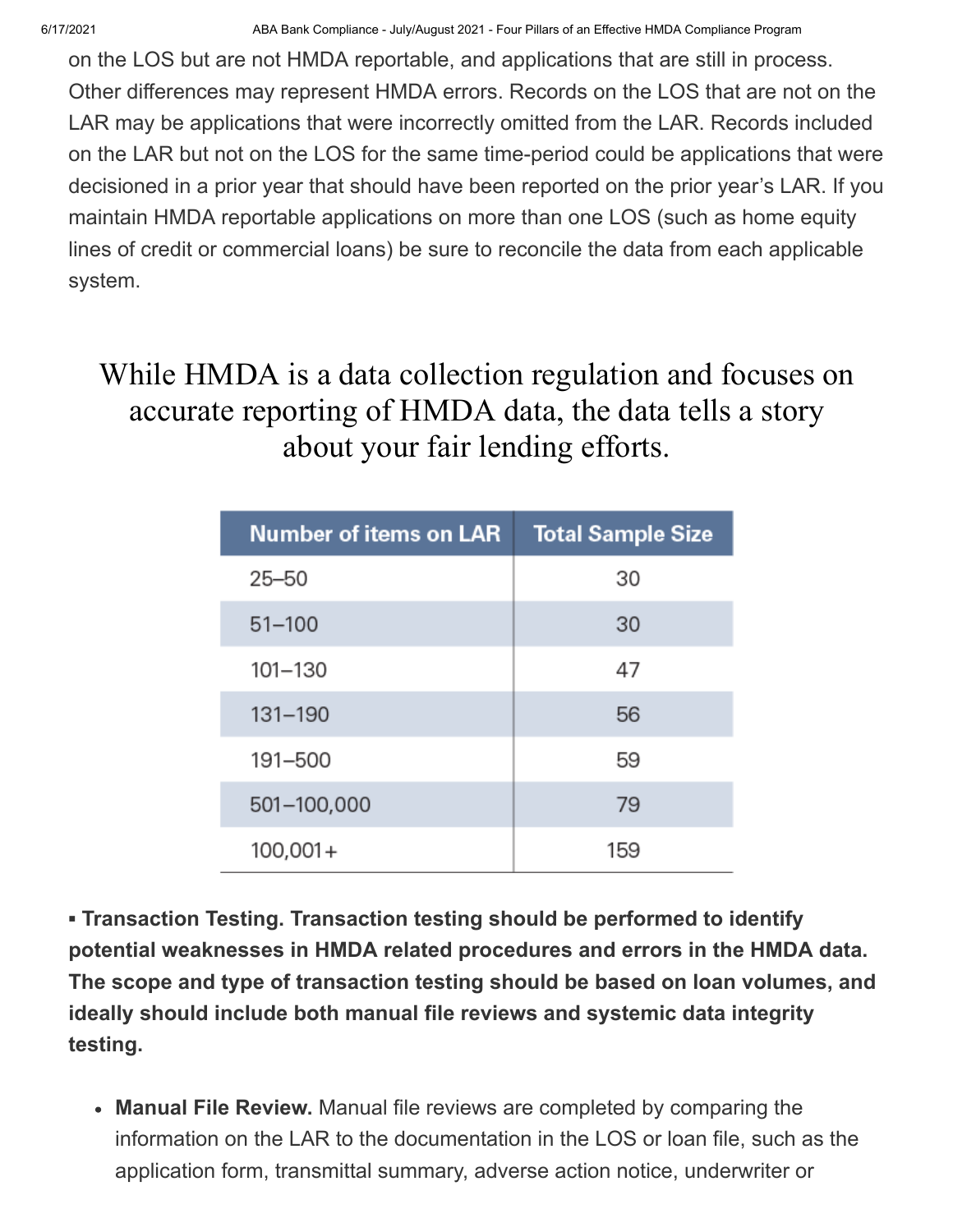processor notes or logs, etc. The source document described above can be very helpful when completing manual reviews as it should outline the source of information to be used to consistently validate each item on the LAR. Sample sizes to be tested can be based on a statistical sampling methodology, and easily determined using a statistical sample calculator found on the internet. Alternatively, sample sizes can be based on the Federal Financial Institutions Examination Council (FFIEC) HMDA Examiner Transaction Testing Guidelines which outline the number of transactions the regulatory examiners will test when validating HMDA data, along with the corresponding error rates that, if exceeded, may require correction and resubmission of the data. According to the FFIEC's guidelines, the sample of items tested is based on the number of items on the LAR. For example, based on the FFIEC's table above, the total sample size for a LAR with 1,000 applications is 79.

Although sample testing can never ensure 100 percent accuracy, sufficient transaction testing should provide good insights into the accuracy of your data and identify errors that need to be corrected. Manual reviews may also identify potential concerns that may not be detected during a systemic review.

For example, a manual review would include underwriter or processor logs that would not be assessed in a systemic review, and these logs sometimes include information that contradicts the system data. For example, a note in an underwriter's log may reveal that an application reported as withdrawn was actually denied and should be reported as a denied application for HMDA purposes.

No matter what method is used for selecting the sample for manual HMDA monitoring, ensure the sample is representative of your LAR and application activity. Consider items such as products offered, application channels, and decision outcomes. Further consideration can be given to locations, branches, or even loan originators if appropriate.

For example, if 80 percent of the applications on the LAR are refinances, then about 80 percent of the monitoring sample should be refinances. If 10 percent of the applications on the LAR are withdrawn, then about 10 percent of the monitoring sample should be withdrawn applications. Selecting a sample that is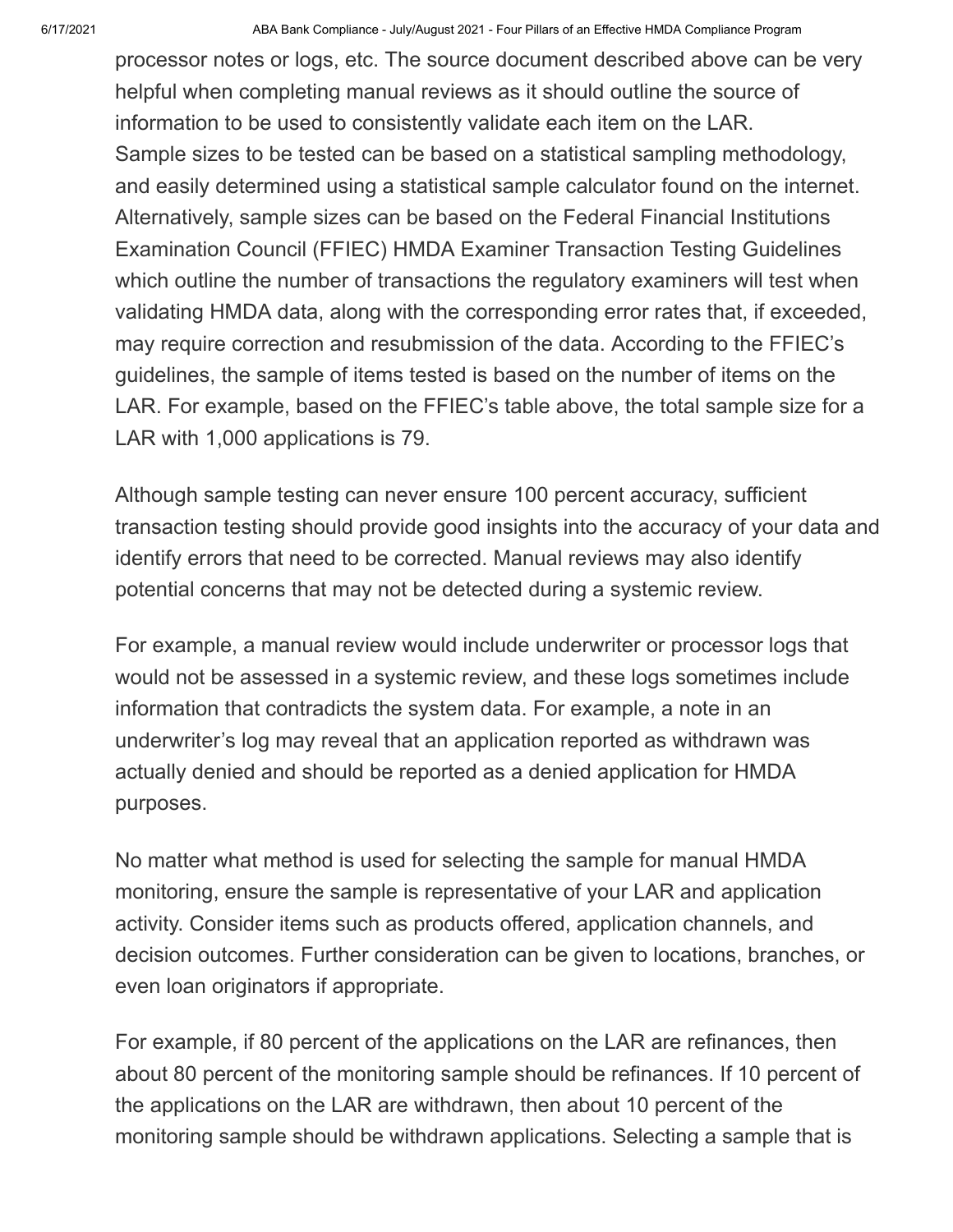representative of the application activity will improve the effectiveness of monitoring and yield better results.

**Systemic Data Integrity Testing:** Systemic data integrity testing assesses 100 percent of the LAR data and typically consists of a series of tests including validity and logic test-ing, and omissions testing. Depending on the size of the institution's operations and LAR, third-party vendors can be used to perform systemic data integrity reviews using sophisticated software tools, or procedures can be developed internally using common spreadsheet software to do some basic analysis.

Logic testing consists of a series of tests developed to compare HMDA data fields to other data on the LAR and LOS for accuracy and reasonableness. For example, the application date reported on the LAR could be compared to the LOS fields for system file started date, the intent to proceed date, and the LE disclosure date to determine if the dates occur in a logical order. Logically, the application date would be on or after the system file started date, on or before the LE disclosure date, and on or before the intent to proceed date. If any of these dates are not in logical order, additional file review would be warranted. There are numerous creative logic comparisons that can be developed to systemically validate LAR data.

#### A frequent source of HMDA reporting errors are applications that do not result in an originated loan.

**▪ Outliers and red flags.** Reviewing the HMDA data for outliers or red flags may also identify data integrity issues when comparing your data to other internal lending information, the national aggregate or peer data. Outliers could include items like debtto-income ratios that are too high or too low compared to your standard underwriting criteria, or income amounts or loan amounts that are too high or too low based on the nature of your business. Significant differences in the institution's application withdrawal rates or denial rates compared to peer data could also be indicative of HMDA data integrity issues.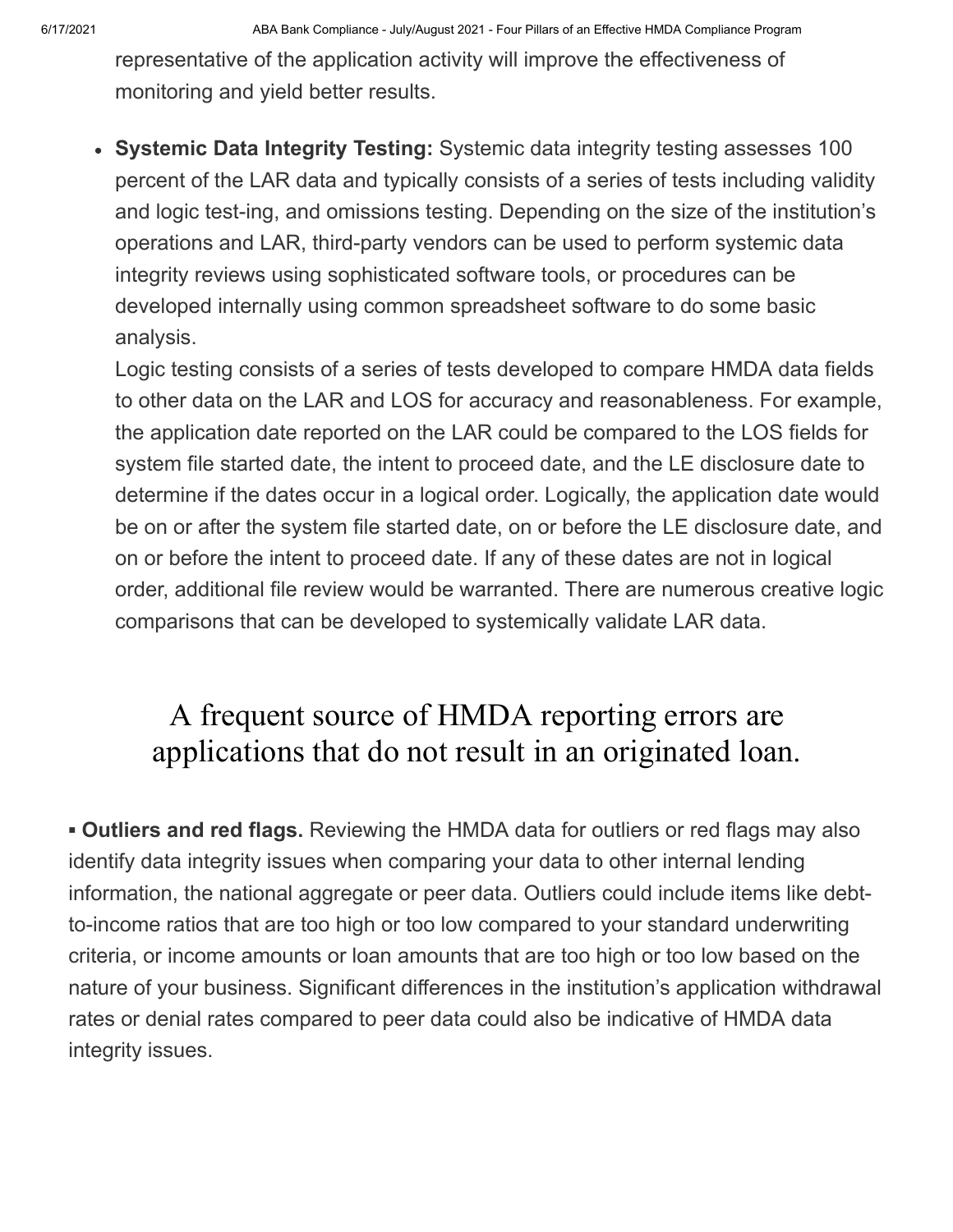## **Pulling it All Together: Correction and Remediation Efforts**

An important part of any monitoring process is remediating any identified issues or errors. Individual errors should be corrected, but more importantly, the root cause(s) of errors should be identified and remediated to ensure errors do not reoccur. Root cause analysis may identify other issues with the HMDA compliance program that should be addressed including a need for additional training, stronger procedures, or operational changes. (For more information on root cause analysis, see Root Cause Analysis and Remediation: Putting Findings into Practice in the March–April issue of *ABA Bank Compliance* on page 28.) It is also important to report results and issues to the Board, in order to support their role in oversight, the first pillar.

## **Your Fair Lending Performance: What Story Does Your HMDA Data Tell?**

While HMDA is a data collection regulation and focuses on accurate reporting of HMDA data, the data tells a story about your fair lending efforts. One of the main purposes of HMDA is to provide the public with loan data that can assist in identifying possible discriminatory lending patterns and enforcing anti-discrimination statutes. (For more information, see Leaning Against Racial Injustice: Your Fair and Responsible Banking Program and Beyond in the January–February issue of *ABA Bank Compliance*, on page 10.) While it is important to ensure HMDA data is accurate and the compliance program is effective, it is equally important (or perhaps even more important) to understand what the data says about the financial institution's fair lending performance. With the Biden administration's stated focus on racial equities, boards and key executives should waste no time in understanding their HMDA story.

HMDA data is used by the public and regulators to identify potential differences in lending outcomes based on a prohibited basis such as race, age, and ethnicity. Lending performance areas that should be analyzed to provide insight into potential disparities, include, but are not limited to, the following:

**Processing times:** Assess how long it takes to process or disposition applications to identify potential differences in service levels provided to applicants.